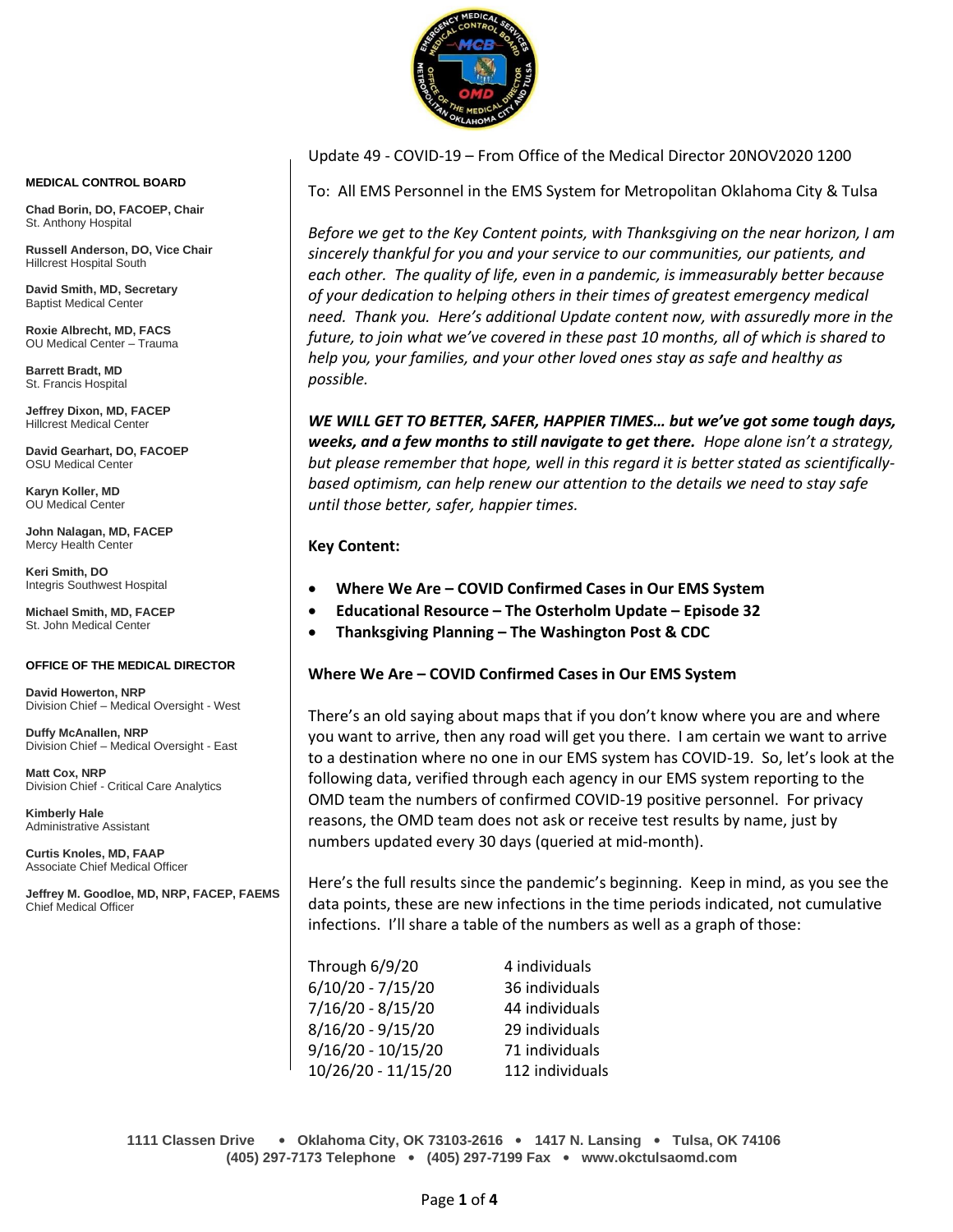

Overall, this represents a cumulative number of 296 individuals in our EMS system with confirmed COVID-19 infection (not suspected infection without positive test results) through the last reporting date of 11/15/20. While the day to day number can vary just a bit, overall we average 4000 individuals credentialed in our EMS system, meaning that 296/4000 = 7.4% of all our "work family" has been or is infected with COVID-19. These numbers aren't just numbers; these numbers are far more importantly real people. Our people. Like the much larger US population, we're heading in the wrong direction, further from zero infections currently.

Perhaps these numbers are surprising to you, given the overall US population dynamics widely reported. I think there are some key points we must keep in mind, whether surprising or not:

1) PPE – the right PPE – MEGG = N95 or equivalent mask; Eye protection – wraparound shields/goggles/glasses that are specifically designed as PPE and not corrective eyewear; gown; and gloves – this works. We'd be MUCH farther away from "destination zero" without the right PPE. I utterly understand the fatigue and discomfort that can set in after these months of PPE at a level none of us imagined in day to day EMS. But the fatigue, discomfort, and frankly danger of severe COVID-19 is so much worse. I'll gladly wear the right PPE to avoid that. Please, please do the same.

You might rightly ask, "How do we know the right PPE works?" The answer comes from the numerous patient contacts we've had over the past 10 months. By definition, you and I are at higher risk for infection compared with the average US citizen that does not treat sick people, especially very sick people and in the confined spaces of their homes and in our ambulances. So, if we use a data source we've used before in these Updates to stay consistent [\(https://www.worldometers.info/coronavirus/country/us/](https://www.worldometers.info/coronavirus/country/us/)) then today's cumulative infection rate in the US population is: 12,078,831/ 331,002,651 = 3.65%.

2) At several prior points in time, our EMS system personnel confirmed COVID-19 infection rate (percentage) was less than the overall US population confirmed COVID-19 infection rate. You and I both want that to resume! However, again factoring the risks that we all know are involved in caring for sick, infectious patients… I'm relatively encouraged that our rate isn't multiple factors above that overall US population rate. So, until we have access to what appear to be very promising vaccines, our best line of defense is through PPE.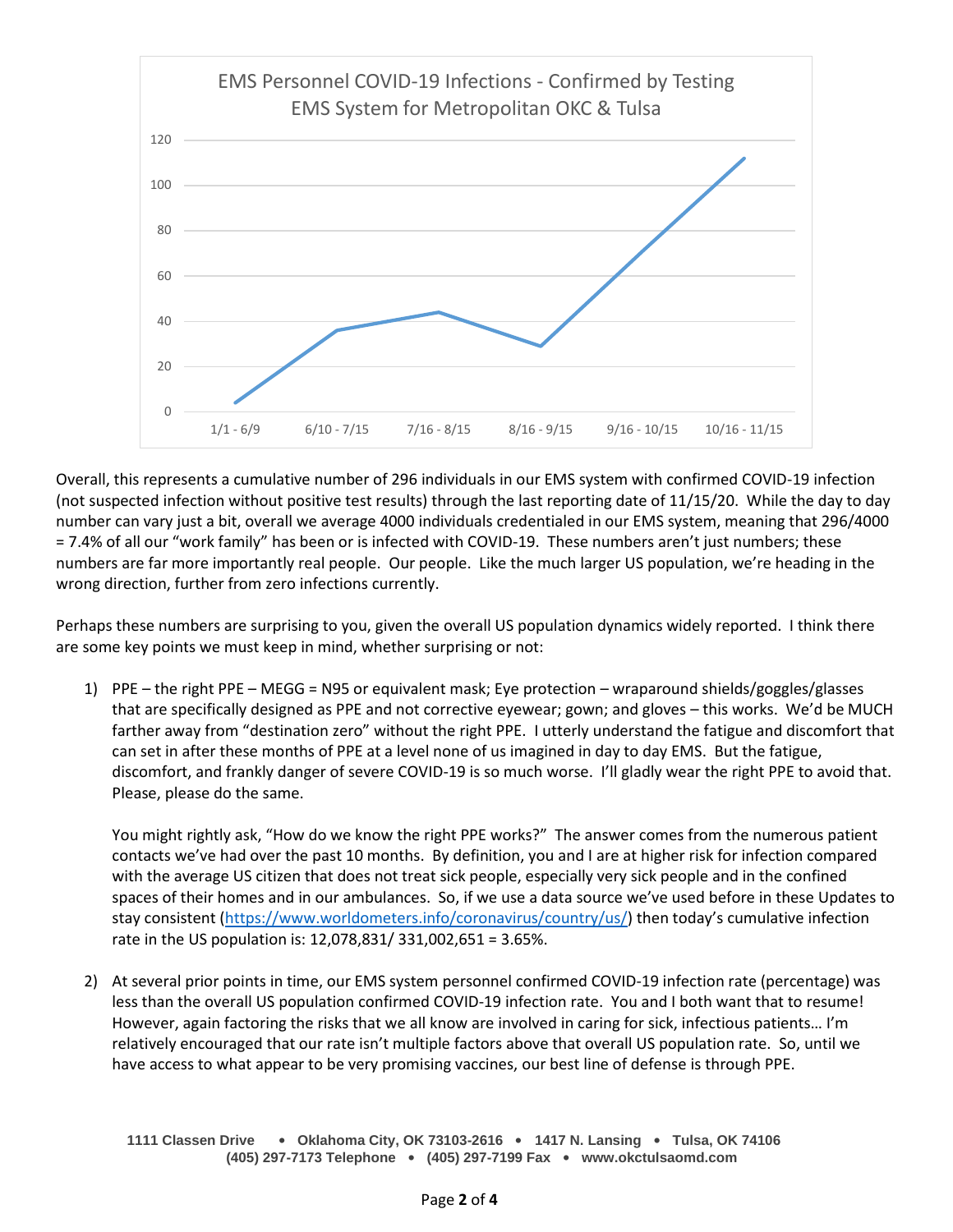- 3) Most of the COVID-19 infections confirmed by testing among us are from a source outside of work. That's the most accurate we can determine from the infectious disease detective work to date. This isn't meant as a faultfinding exercise and I certainly have no goal related to worker's compensation coverage, etc.… the sole point is that to the best we have been able to source track, it isn't often we find an identifiable high-risk patient care encounter, but more likely an interaction away from work. This would of course change dramatically if PPE weren't being used. Uncertainty is also involved, as we know from several past information resources that it is quite common that folks never know from where or from who they got COVID-19. The key learning point, for me more than anyone, is no matter how careful we try to be at work, we ALSO must be very thoughtful and cautious when outside work… for ourselves and for our families.
- 4) There is a concerning aspect of severity in these COVID-19 infections confirmed by testing among ourselves. I've been discouraged by some of the severity of symptoms and test results (e.g. chest x-rays) while humbled and honored to provide care to some of our own in the emergency department, including some requiring admission to hospital. I remember in the earliest days being concerned about any COVID-19 infection among us, yet at least a bit happy to say no one was seriously ill or even required hospitalization. That has obviously changed. Yes, a further ask to stay deliberate in protecting yourself – for you, for your colleagues, and for those that love you away from work, too.

# **Educational Resource – The Osterholm Update – Episode 32**

Speaking of vaccines, I want to share with you the latest from Dr. Osterholm. Yes, we've skipped over a few podcasts to get to Episode 32, "Stop Swapping Air," but it was just released yesterday (November 19) and I want you to have his latest as it covers the most up to date thoughts he has on the COVID-19 infection trends and the recently announced vaccine results of 94%+ effectiveness and what this means. Please invest the 61 minutes of time in listening and learning from Dr. O. And remember, just like I do, you don't have to find an hour uninterrupted to listen, it's perfectly fine and useful to listen in 5-10 minutes of time if that's what you have available. I suggest your work commutes are fantastic times to listen to this information.

Also, to touch on an earlier point within these Updates, I am professionally (and personally) encouraged to see Dr. Osterholm recognized and named to the Biden-Harris Administration's COVID-19 Task Force. I assure you that's not a Democrat leaning or Republican leaning or any other political party leaning statement. That's a 100% science leaning statement. Let's see what he and his designated colleagues can bring us all in these difficult weeks ahead. By listening to his podcasts, you already have some valuable insights into what is surely being discussed at that virtual table.

Here's the link for this podcast from Dr. Osterholm, and remember like all the other podcasts, the title is just one of many issues covered:<https://www.cidrap.umn.edu/covid-19/podcasts-webinars/episode-32> or any episode, the current and his prior may be found on [Apple Podcasts](https://podcasts.apple.com/us/podcast/the-osterholm-update-covid-19/id1504360345) or [Spotify.](https://open.spotify.com/show/0ymlroFYVlSAnoq0uqECGx)

# **Thanksgiving Planning – The Washington Post & CDC**

As you already know, it's not wise to gather in large numbers this Thanksgiving. I personally am having a Thanksgiving dinner (after my ED shift that day) of exactly 2 persons, me included. I'd like to have far more people over than that. I'd like to travel. But I'm not doing either.

One of the easiest achievements in human history is telling someone else what they should do. Outside of specific clinical work products (treatment protocols), I honestly try hard to avoid doing that to you or with you. As for what you should or should not do about Thanksgiving 2020? I willingly share my own plan to be transparent and accountable to you. And I'll share the following resources from *The Washington Post* and the CDC to assist you in your Thanksgiving planning with your family and friends. Your choices are ultimately exactly that… yours. I respect that. Whatever your choices, please do all you can to stay safe.